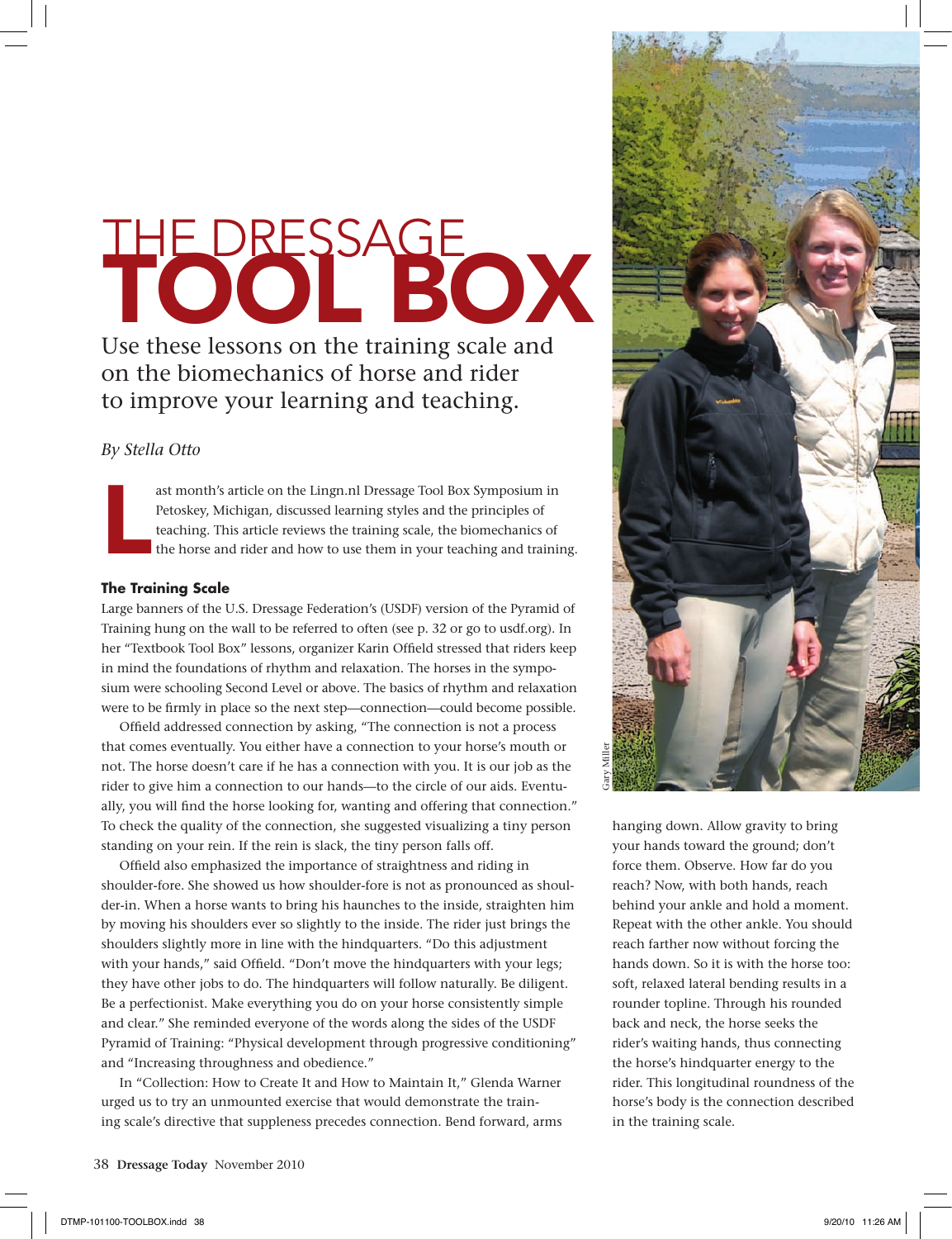**TOP (from left): Instructors from the symposium included Tonya-Grant Barber, Karen Waite, Beth Baumert, Kim Aikens (seated), Karin Offield, Bonnie Dupue, Glenda Warner and Nancy Baker.**

**RIGHT: Karin Offield instructs Zoya Malitsky aboard A Wiccan Way.**

Several of the training scale's elements—connection, impulsion and straightness—were put together in Dr. Kim Aikens' lesson on "Developing the Canter Pirouette." The riders started by riding 10-meter circles at each letter. "It is key that the horses maintain the same stride and energy all the way around the circle," Aikens emphasized. "If the horse does the 10-meter circle well, go down

to eight meters. Keep the hind leg quick and active, but the horse should not go faster. It is important that the correct rhythm of the canter be maintained at all times as well as forward thinking energy and impulsion."

Participant Tracee Horn rode her Friesian sport mare, Isabella, for the lesson. Aikens encouraged her to straighten her horse using shoulder-



November 2010 **Dressage Today** 39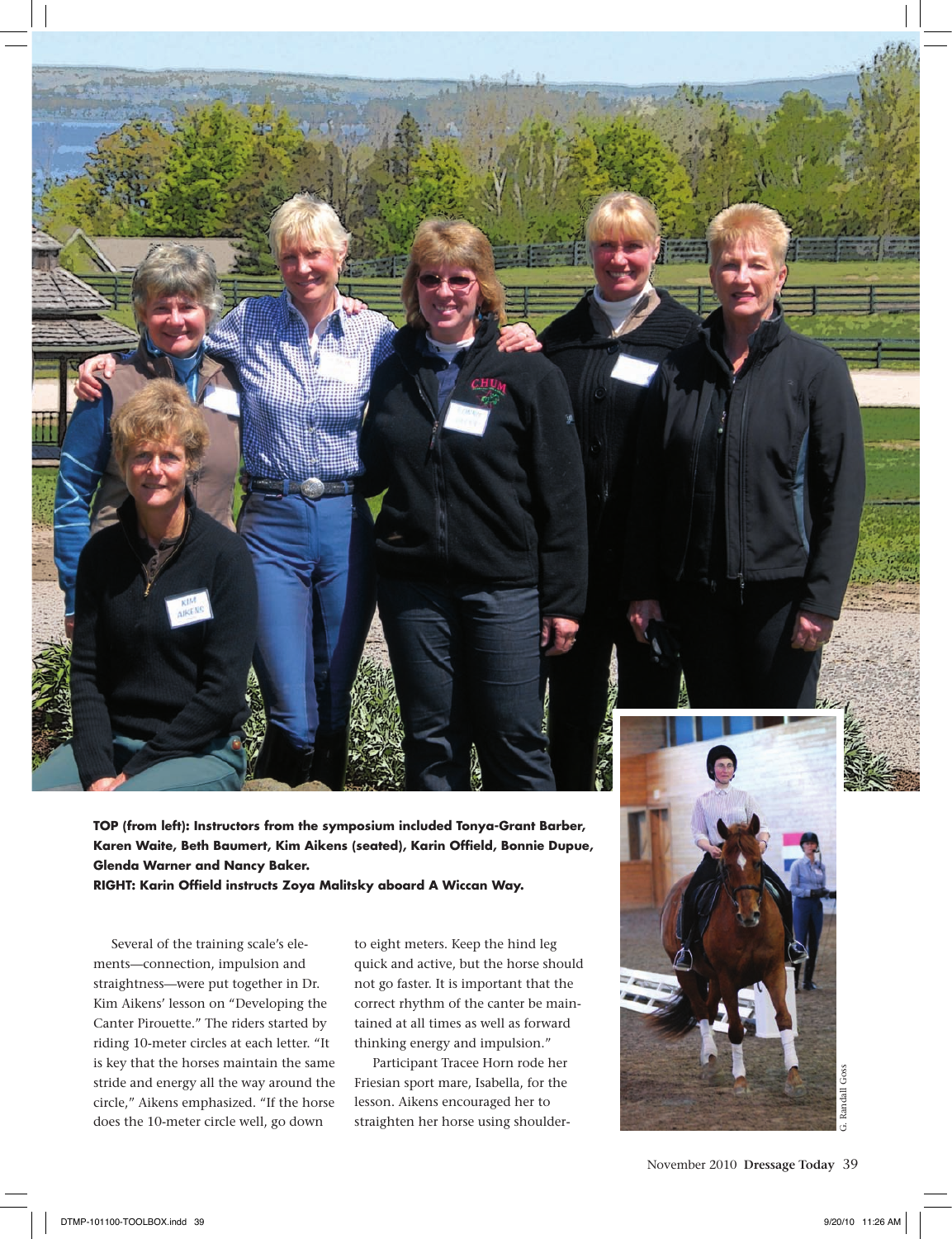



fore, because Isabella liked to move her haunches in a bit and try to collect a few steps. If they got bogged down, going out and straight in medium canter refreshed the tempo.

Miles Hayes riding Hanoverian, GT Experience, needed a different approach. He was fairly straight but needed more lateral suppleness. So they tried haunches-in toward the end of the circle along with an occasional tap of the whip to maintain more jump so the canter didn't get sluggish.

Aikens said it is important to understand and apply the proper aids. The rider's weight should be on the inside seat bone. The inside leg at the girth keeps the activity of the canter and, along with the inside rein, helps maintain the horse's bend. It also keeps

keep the hindquarters from falling out. The outside rein helps initiate and control the turn by controlling the outside shoulder. Remember also that the inside hind, which is the pivot leg, should be picked up in the correct rhythm of the gait. The horse turns around the inside hind leg. Aikens summed up the lesson saying she felt canter pirouette is one of the most

the shoulders from falling in. The outside leg lies just behind the girth and helps

#### **Biomechanics of the Horse**

difficult movements.

Dr. Hilary Clayton, BVMS, PhD, MRCVS, holds the McPhail Dressage Chair in Equine Sports Medicine at Michigan State University. She shared a presentation on "Feel & Timing: Biomechanics of the Gaits." She defined gaits as recognized by the sequence and timing

**TOP (from left): Miles Hayes, Tonya Grant-Barber, and Connie Hilgemaun during their mounted lesson. LEFT: Karen Waite, symposium lecturer and Michigan State University professor, takes time around her own lessons to audit other sessions.**

> of the footfalls. The walk, she noted, is characterized by always having one or more hooves on the ground with no moment of suspension. The four-beat walk has oscillating phases of three legs on the ground, two legs grounded, three legs, two legs.

> "Leaping" gaits, the trot and canter, are characterized by a suspension phase. They are more difficult to sit as the rider is thrust upward in the suspension and is slightly out of phase with the horse's motion. A longer moment of suspension occurs when the horse pushes off with more vertical thrust. This offers more scope for lengthening.

> Trot is a two-beat, diagonal gait. The legs act as springs with the body lowered in mid-stance and rising in the lift-off and suspension. To effectively lengthen the trot stride, the rider should apply the aid at the start of this upward phase.

The canter's rocking motion is created by the back-to-front sequence of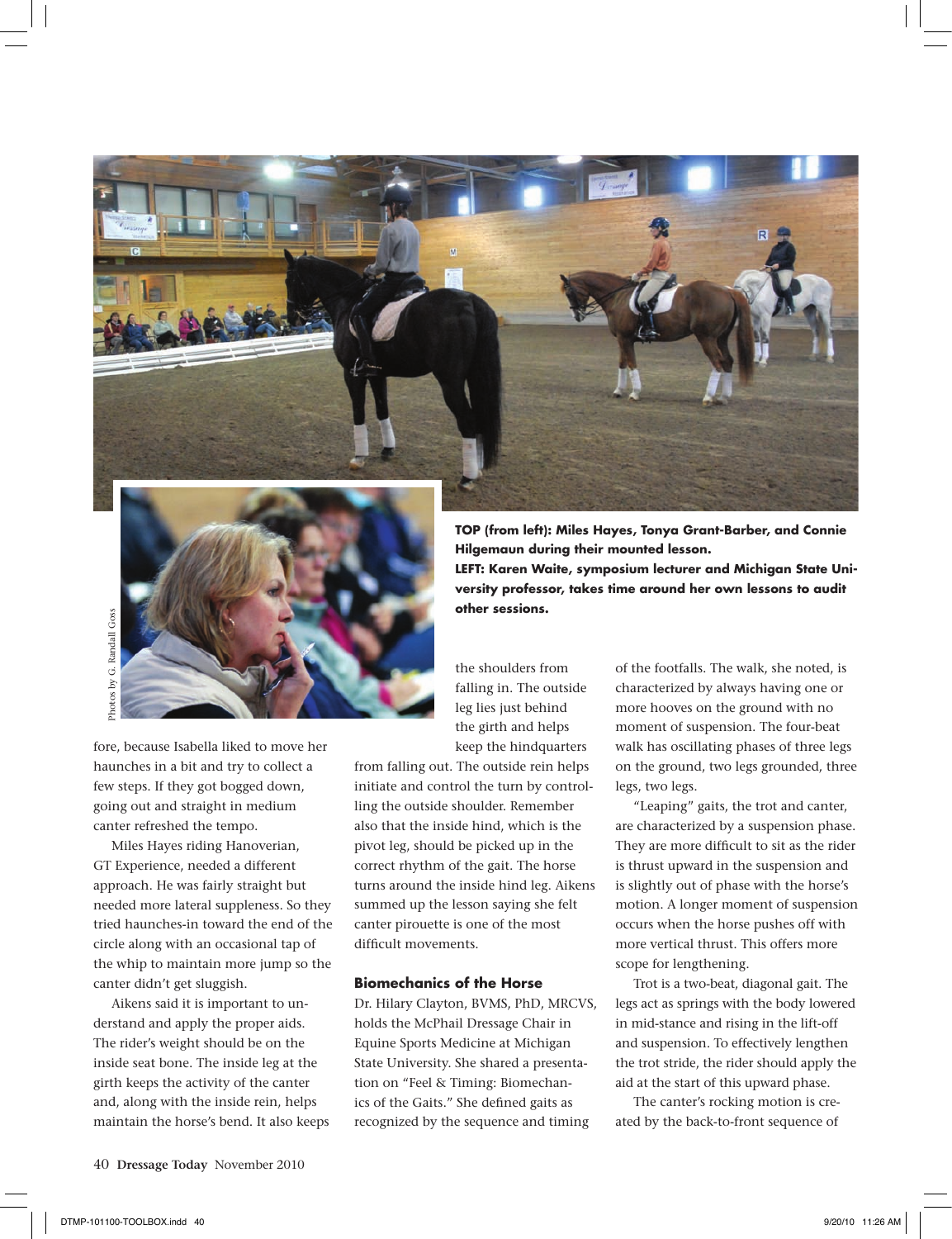footfalls. The rocking is more exaggerated when the horse is on the forehand and less so as collection increases. Timing the half halt is especially important in canter. Applied early in the stance phase (no later than the second beat) it will produce more engagement and lightness. For visual learners, this coincides with the mane coming up. A late half halt after the second beat will put the horse on the forehand.

During Dr. Clayton's mounted session, "Transitions and Footfalls," riders Karin Offield on Marijke, a Dutch Warmblood mare owned by Nancy Williams; Tonya Grant-Barber on Pocket Change, a Canadian Warmblood; and Zoya Malitsky on Tzug, a Dutch Warmblood, focused on how to feel or observe their horses' footfalls and use that to improve performance. First they verbally counted the horses' steps as they touched ground in the walk.

Once this was confirmed, Dr. Clayton pointed out that the most effective timing of the aid to influence the leg in its swing phase is just before the horse's leg lifts off. "So," asked Dr. Clayton, "how do we know when the hind leg is coming off the ground? [When the rider's] hip starts to fall, [the] leg aid will be effective in walk."

Visual learners often glance down at the point of the shoulder and watch how it is moving to follow the footfalls. Dr. Clayton noted "the shoulder doesn't rotate from the very top but rather from a point about six inches or so below its top point. The motion is most visible at the bottom of the scapula." The point of the horse's shoulder rotates maximally forward when the front hoof contacts the ground. Then the horse's wither rises when the front leg becomes weight bearing. After a front leg hits the ground, the opposite hind leg will be next to hit.

Dr. Clayton said that the half halt is applied most effectively when the



**BALIMO™ instructor, Nancy Baker, assists Tracee Horn with mat exercises to help her riding position, as auditors look on.**

inside hind leg hits the ground. It was pointed out that you don't need to half halt every stride, just in rhythm every second, third, fourth stride or whenever the horse needs to rebalance. Offield noted that her very sensitive mare did best with only a very small, toned down half halt every fourth stride. This produced the most spring in the mare's stride. Malitsky felt her mare improve as her own timing improved. Dr. Clayton suggested using what she called a "feed forward" mechanism—time your aids according to how the horse will react.

Glenda Warner, USDF "L" Education Program graduate, commenced her instruction session on "Straightness and Balance" by pointing out two important points about the horse:

1. Horses are born with asymmetrical bodies. Roughly 90 percent of horses have one leg slightly shorter than the other. Typically the left front leg has a low hoof angle and the right front a high angle. Consequently, the horse puts more weight on the shoulder under the lower hoof angle. Asymmetries are further found in the jaw. The mandible with the low bite plane receives more "weight" and asymmetrical weight distribution through chewing forces.

2. How the horse stands, weighting the lower heel, will slightly effect the tilt of its head when the teeth slide back and forth over each other. Because the table of teeth may not be level, the horse may apply more forceful pressure on the lower side of the jaw surface and tip its head to one side. This may result in the horse pulling on one side of the bridle. Both the leg length disparity and the unlevel tooth arcade can hinder a horse's ability to travel straight due to loss of balance onto the lower side.

As the horse moves, it uses its core in a left-right swinging motion. The barrel needs to be free, rolling rhythmically side-to-side, to move out of the way so the horse can place its hind foot under its center of gravity.

Warner equated the rotating barrel of the horse to a tanker truck of liquid turning a corner at high speed. As it turns, the liquid will slosh to the outside. If turned abruptly, this fluid dynamic can give the horse the sensation that it will lose its balance and fall. Of course, it doesn't want to fall. So instead, it will brace to stop the fall rather than freely swinging its barrel.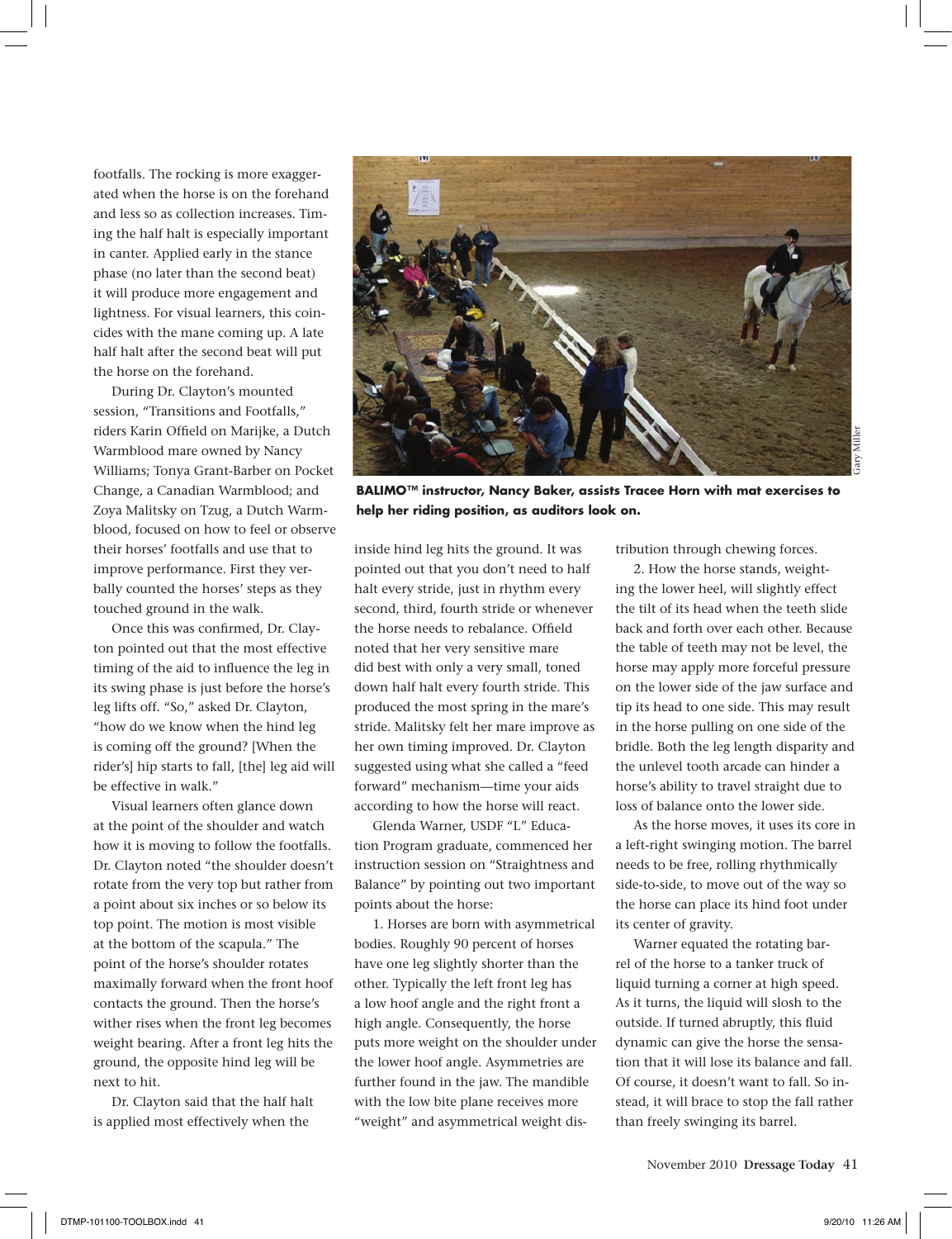As riders we can stop the tense bracing by preparing for a smooth, supple bend throughout the horse's body well before riding through a corner or turn. By sitting with our core deeper in the saddle and placing our inside seat bone slightly more ahead, we can assist the horse's barrel in moving to the outside by using our inside leg to "smear" his barrel toward the outside of the arc.

Additionally, this weight distribution of horse and rider allows the horse to deeply engage his inside hind leg under the weight load that he is carrying. Supporting with our outside leg will prevent the horse's barrel and outside hind leg from swinging too far out. The outside hind stepping under the horse and rider's weight will provide stability and increased energy efficiency as it collects under the horse.

## **Biomechanics of the Rider**

Narelle Stubbs, physiotherapist and co-author of *Activate Your Horse's Core*, began her lesson, "Biomechanics of the Horse and Rider Unit" by explaining that physical dysfunction issues and instability can create faulty movement in the horse. How the horse is able to activate its abdominal muscles will affect its back curvature. If these muscles are weak from foaling, colic surgery or lack of condition, it will be harder for the horse to round its back. A canter pirouette can be affected by poor pelvic control and lack of propulsion. The pelvis may collapse toward the front due to lack of strength in the stabilizer muscles.

Focusing on the human part of the horse-and-rider partnership, Stubbs noted, "No one is perfectly symmetrical. It is not uncommon to have a one to

one-and-a-half-centimeter leg length disparity." Her goal was to give the riders tools to gain neutral symmetry. After observing Malitsky and Offield warm up, she applied dots of physiotape to their front hip protrusions and the dimples at the back of their pelvises. Their assignment: Ride with the aim of getting the two spots level, which would be neutral or balanced.

Next, with a level pelvis, they were asked to try to bring their legs back a little bit so their body was vertically aligned. "If you are right-handed, your left leg is usually more stable and has more hip extension," Stubbs noted. "Your right hip is typically tight and does not open as easily. You will notice that your buttock will come off the saddle on the side where it is hard to bring your leg back. Your seat bone on the

42 **Dressage Today** November 2010